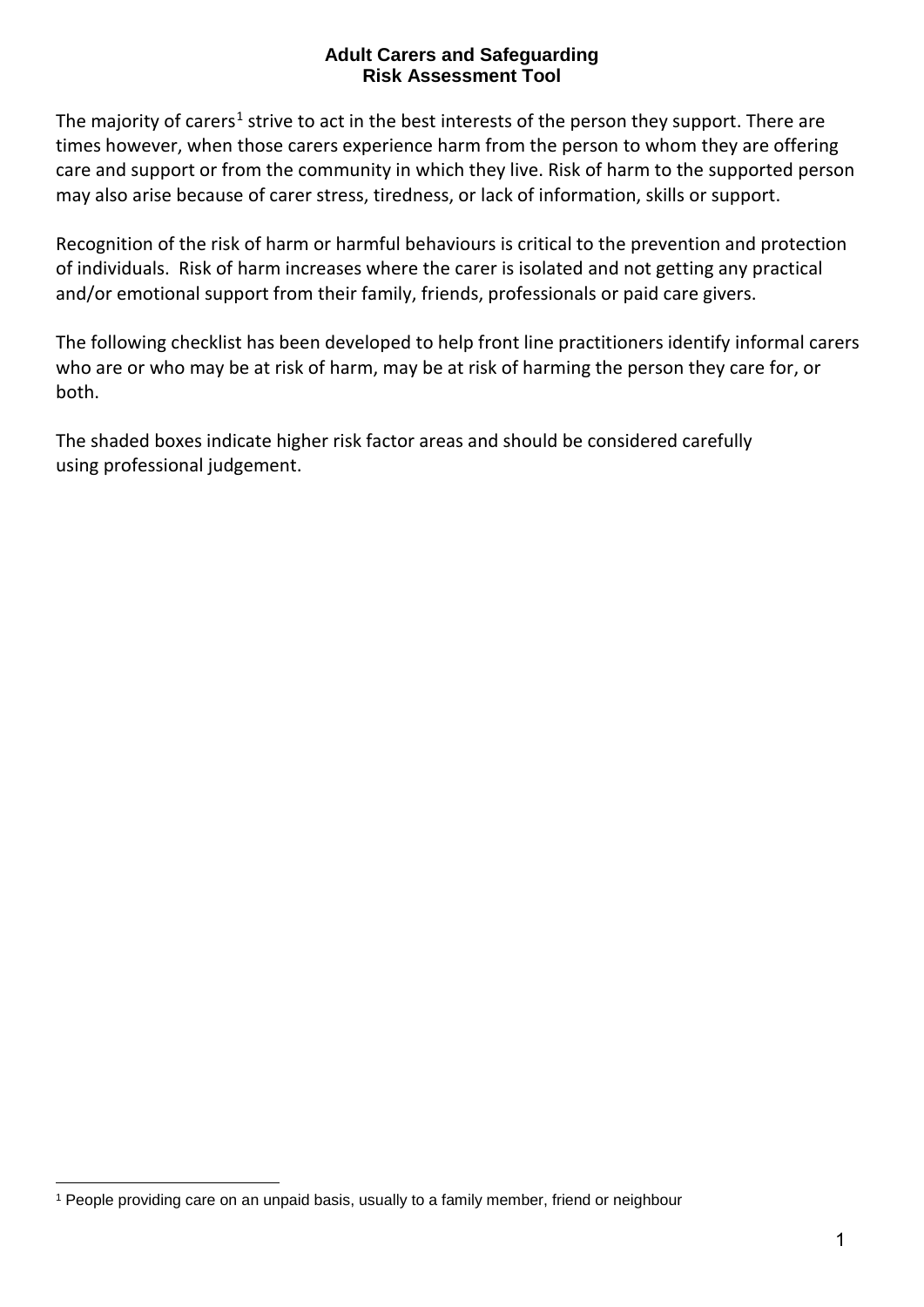| Person potentially at risk is:              | Select from list |
|---------------------------------------------|------------------|
| Name of person potentially at risk:         |                  |
| <b>CF ID of person potentially at risk:</b> |                  |

| Risk factors and warning signs for carers who may be at risk of<br>harm from the cared for person.         | <b>Check box if risk</b><br>factor applies: |
|------------------------------------------------------------------------------------------------------------|---------------------------------------------|
| The cared for person has (health and social care) needs that<br>exceed the carers ability to meet them     |                                             |
| The cared for person does not or is unable to consider the carers<br>needs                                 |                                             |
| The cared for person treats the carer with a lack of respect or<br>courtesy (intentional or unintentional) |                                             |
| The cared for person rejects help and support from outside<br>(including breaks)                           |                                             |
| The cared for person refuses to be left alone (day or night)                                               |                                             |
| The cared for person has control over financial resources,<br>property and living arrangements             |                                             |
| The cared for person engages in behaviours that are challenging<br>(abusive, aggressive or frightening)    |                                             |
| The cared for person has a history of substance misuse, unusual<br>or offensive behaviours                 |                                             |
| The cared for person does not understand their actions and their<br>impact on the carer                    |                                             |
| The cared for person is angry about their situation                                                        |                                             |
| The cared for person has sought help or support but was not<br>eligible (for statutory support)            |                                             |
| The carer or cared for person is emotionally or socially isolated                                          |                                             |
| The cared for person is a partner or close relative                                                        |                                             |
| The carer lives with a person with dementia                                                                |                                             |
| <b>TOTAL</b>                                                                                               | O                                           |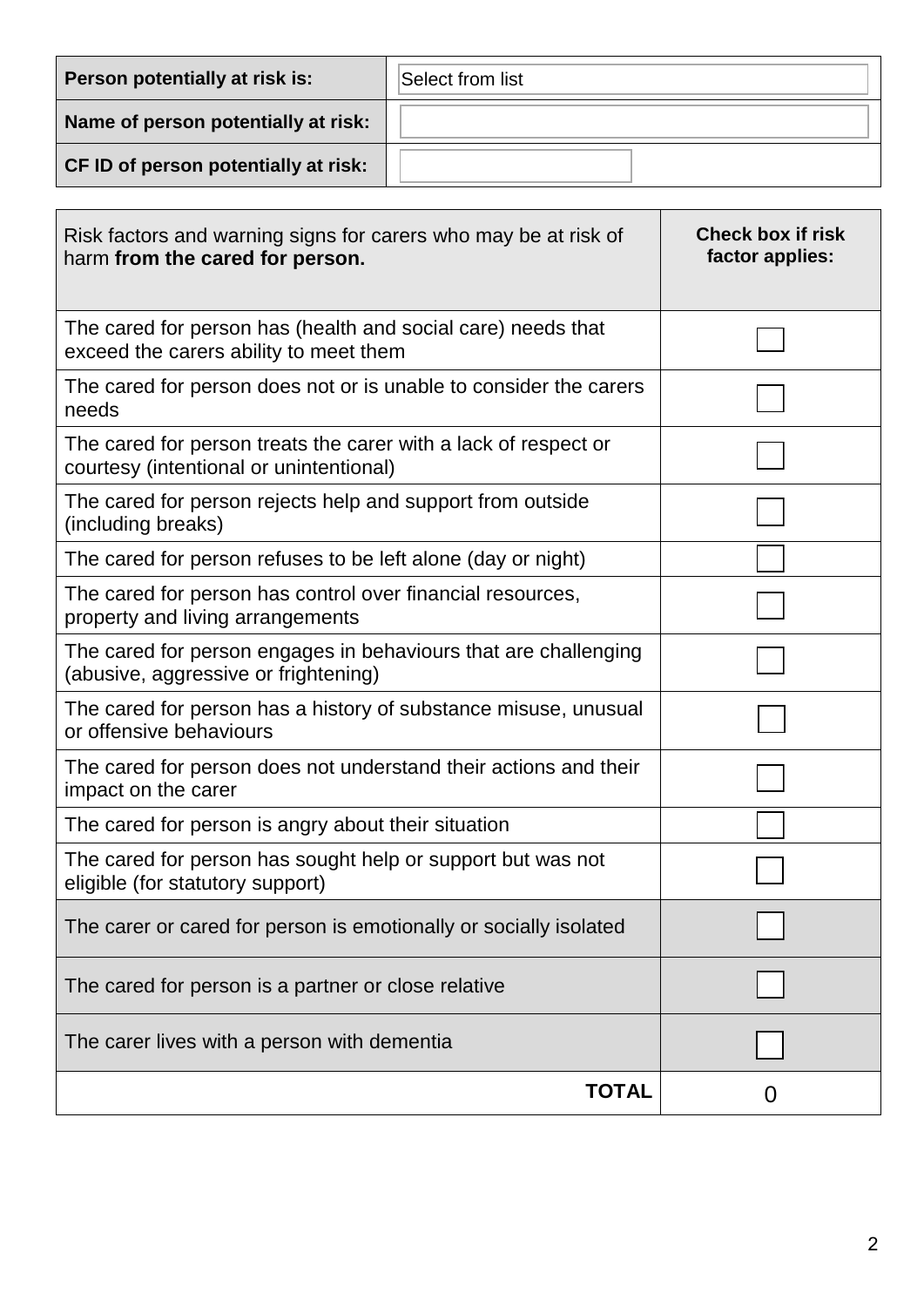| Risk factors and warning signs for the cared for person who may be at<br>risk from the carer.                      | <b>Check box if risk</b><br>factor applies: |
|--------------------------------------------------------------------------------------------------------------------|---------------------------------------------|
| The carer is angry about their burden of care                                                                      |                                             |
| The carer has specific health or care needs of their own e.g. mental ill                                           |                                             |
| health, chronic ill health, drug and/or alcohol use                                                                |                                             |
| The cared for person is older and has no other support                                                             |                                             |
| The behaviours of the cared for person are challenging e.g. dementia,                                              |                                             |
| drug and/or alcohol use, personality disorder. The carer is at risk of                                             |                                             |
| reacting negatively to this                                                                                        |                                             |
| The carer is unable to meet the necessary needs of the person they care                                            |                                             |
| for e.g. personal care, feeding or giving medication                                                               |                                             |
| The carer has little insight or understanding of the cared for persons                                             |                                             |
| condition and associated needs (including an under or overestimation of                                            |                                             |
| need)                                                                                                              |                                             |
| The carer has had to unwillingly change their lifestyle due to their caring                                        |                                             |
| role                                                                                                               |                                             |
| The carer is feeling emotionally and/or physically isolated e.g. no support                                        |                                             |
| from family, friends or neighbours                                                                                 |                                             |
| The carer has additional responsibilities e.g. within the family, at work,                                         |                                             |
| dual caring role                                                                                                   |                                             |
| The carer has little or no opportunity for time out of the caring                                                  |                                             |
| environment e.g. personal or private space, a break from the caring role                                           |                                             |
| The carer has frequently requested help, support or long term care                                                 |                                             |
| without success                                                                                                    |                                             |
| The carer is being abused by the cared for person e.g. physical, sexual,                                           |                                             |
| emotional, financial, psychological. You should consider whether this                                              |                                             |
| alone meets the criteria for a safeguarding adults referral.                                                       |                                             |
| The carer feels unappreciated, undervalued or exploited by the person                                              |                                             |
| they care for, relatives or services<br>The carer has long standing relationship difficulties with the person they |                                             |
| care for                                                                                                           |                                             |
| The carer understands that their actions or inactions will have a negative                                         |                                             |
| impact on the person they are caring for e.g. wilful neglect, inappropriate                                        |                                             |
| restraint                                                                                                          |                                             |
| The carer has little or no communication with the person they are caring                                           |                                             |
| for either through incapacity, poor relationships or choice                                                        |                                             |
| <b>TOTAL</b>                                                                                                       | $\mathcal{L}$                               |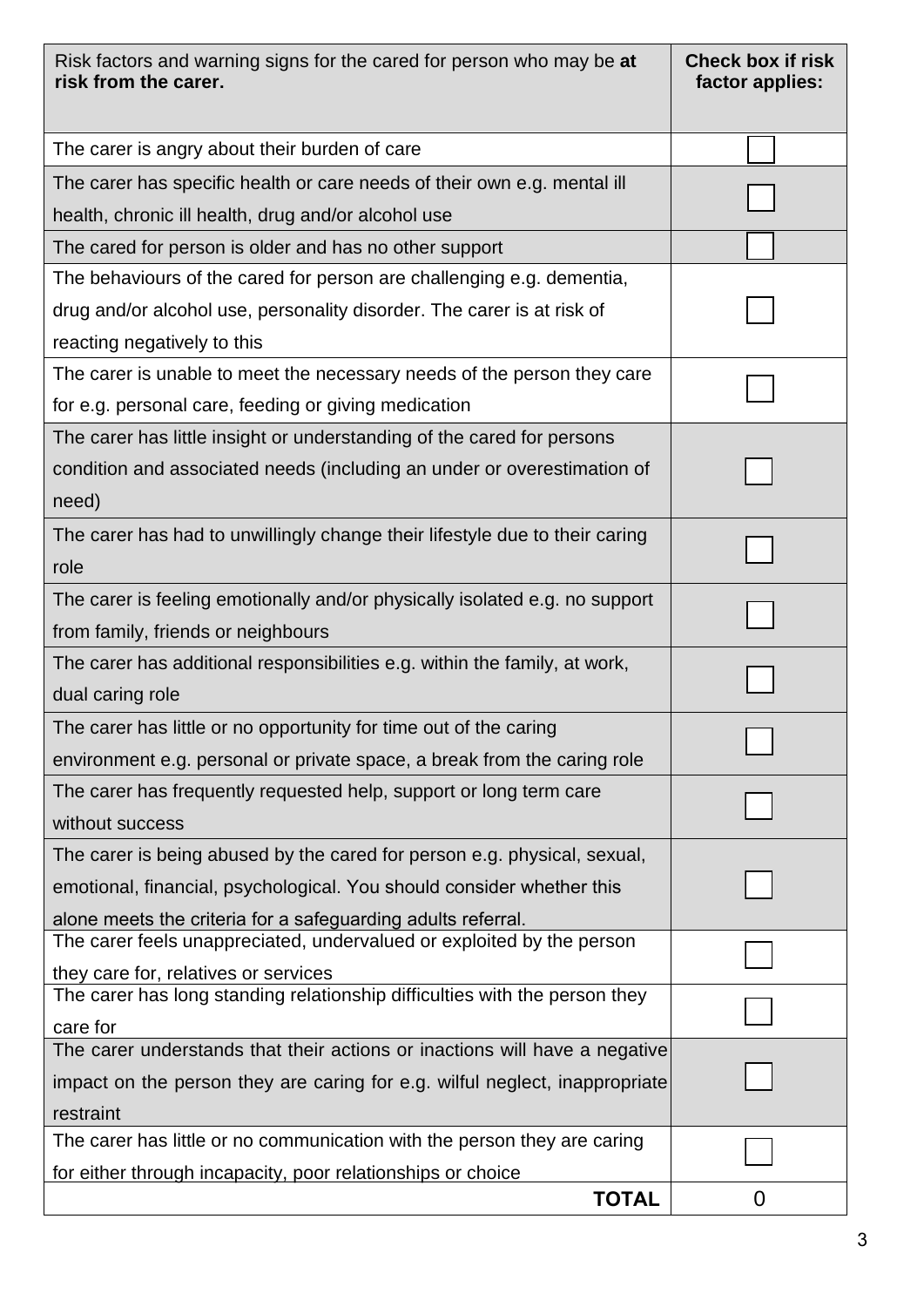| <b>Current risk status</b><br>Following a review of the information contained within this risk assessment, please detail the overall<br>risk identified. |                                                                                                                                                                                                                                                                                                                                                                                                                                                                             |  |  |  |
|----------------------------------------------------------------------------------------------------------------------------------------------------------|-----------------------------------------------------------------------------------------------------------------------------------------------------------------------------------------------------------------------------------------------------------------------------------------------------------------------------------------------------------------------------------------------------------------------------------------------------------------------------|--|--|--|
| $\mathbf 0$                                                                                                                                              | No apparent risk – No history or warning signs indicative of risk.<br>No further action                                                                                                                                                                                                                                                                                                                                                                                     |  |  |  |
| $1 - 5$                                                                                                                                                  | Low apparent risk – No current behaviour indicative of risk but persons history and/or<br>warning signs indicate the possible presence of risk. Necessary level of<br>screening/vigilance covered by support plans, i.e. no special risk prevention measures or<br>plan required.<br>Action within care management - recording and review                                                                                                                                   |  |  |  |
| $6 - 10$                                                                                                                                                 | Significant risk – Cared for persons or carer's history and condition indicate the presence<br>of risk and this is considered to be a significant issue at present. A risk management plan<br>should be/has been drawn up and implemented. Consideration should be given as to<br>whether the circumstances fit the safeguarding adults criteria and procedures followed.                                                                                                   |  |  |  |
| $11+$                                                                                                                                                    | Serious risk – Persons or carer's history and condition indicate the presence of serious<br>risk. Highest priority should be given to risk prevention including the management of<br>any immediate risk. It is likely that the concerns will meet the criteria for safeguarding<br>adults procedures and these should be followed. Consideration should also be given to<br>the completion of the Risk Identification Checklist for MARAC (high risk domestic<br>violence). |  |  |  |

| Person potentially at risk<br><b>Cared for person</b><br>Carer |
|----------------------------------------------------------------|
|----------------------------------------------------------------|

**Summary of risks identified/Any other relevant information**

**What actions (if any) have been taken previously to reduce risk?**